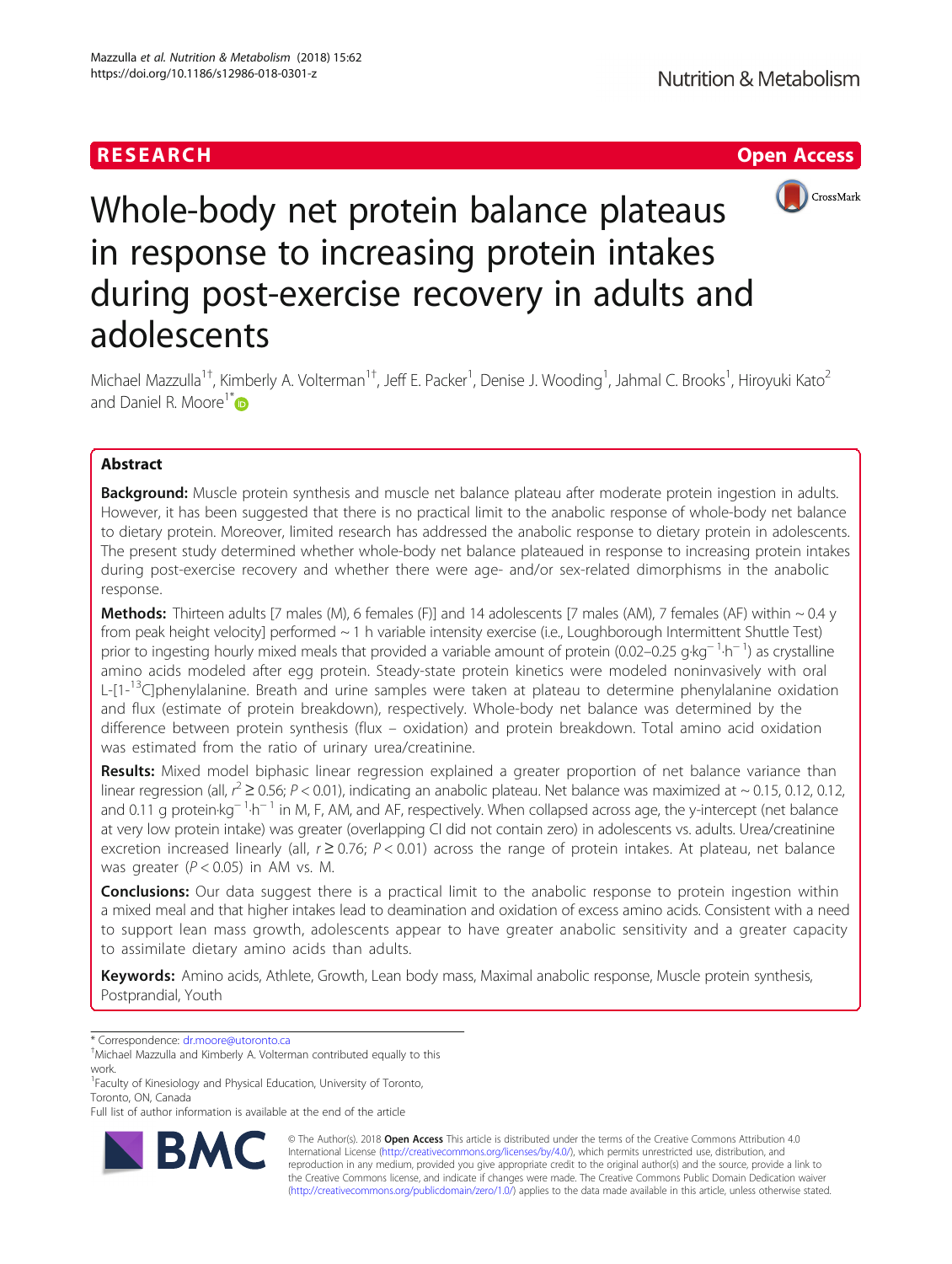# Background

Dietary protein ingestion facilitates post-exercise recovery [\[1](#page-8-0)] and supports the growth and maintenance of lean body mass throughout the lifespan [[2](#page-8-0)]. It is well established that protein intake enhances muscle protein net balance (for reviews see:  $[3, 4]$  $[3, 4]$  $[3, 4]$  $[3, 4]$ ) primarily through the stimulation of muscle protein synthesis [\[5\]](#page-9-0), which plateaus after ingestion of  $\sim 20$  g protein [\[6,](#page-9-0) [7](#page-9-0)] or  $\sim 0.25$ -0.30 g·kg<sup>-1</sup> in healthy adults [[8\]](#page-9-0). When muscle protein synthesis exceeds muscle protein breakdown, the resulting positive net balance facilitates lean mass accretion. However, the capacity to assimilate dietary amino acids into new proteins is greater when considering all body protein pools such as the labile pool within the splanchnic bed [[9](#page-9-0)]. This has led to the suggestion that there is no practical limit to the anabolic response to protein ingestion such that increasing protein intake at each meal is the most efficient way to maximize whole-body net balance over a 24-h time period  $[10-12]$  $[10-12]$  $[10-12]$ . Indeed, the reported habitual protein intakes of some active populations far exceed the recommended daily allowance of 0.8  $g \cdot kg^{-1} \cdot d^{-1}$  [\[13](#page-9-0)] and even general sports nutrition consensus statements (i.e., 1.2–2.0  $g \cdot kg^{-1} \cdot d^{-1}$ ) [\[14](#page-9-0)]. However, dietary protein consumed in excess of the rate at which it can be incorporated into body protein stimulates irreversible amino acid oxidation [[7\]](#page-9-0) and a subsequent increase in urinary urea production [\[15](#page-9-0)]. Therefore, to optimize dietary protein efficiency during post-exercise recovery, it is important to establish a protein intake that maximizes net balance while simultaneously minimizing oxidation.

Post-exercise protein ingestion increases whole-body leucine and protein balance in a dose-dependent manner in children, although evidence of any apparent plateau with moderate protein ingestion (i.e., 0-0.35 g⋅kg<sup>-1</sup>) was not observed [\[16](#page-9-0), [17](#page-9-0)]. Notwithstanding the consistent linear growth of childhood, adolescence marks a period of rapid lean mass growth that is only superseded in rate, but not in magnitude, by that experience within the first year of life [[18](#page-9-0)]. Moreover, lean mass accrual during this critical growth period is further influenced by physical activity, as active adolescents have a greater lean body mass than their sedentary counterparts [[19\]](#page-9-0). The accelerated lean mass growth of adolescence compared to childhood may be supported by a greater efficiency of dietary protein utilization [[20\]](#page-9-0) which could suggest that, at least in non-exercising youth, the adolescent growth spurt may sensitize the body to low doses of amino acids and/or enhance the capacity for net protein retention at higher doses. Despite the interaction between protein ingestion and exercise to support anabolism in adults [[3](#page-8-0), [4](#page-8-0)], no studies, to our knowledge, have addressed the impact that age (e.g., adolescence vs. adulthood) may have on maximizing whole-body net balance during post-exercise recovery. Thus, it is unclear whether adolescence enhances the sensitivity toward and/or capacity to assimilate dietary protein to enhance whole-body net balance after exercise when compared to weight-stable adults.

Traditionally, protein metabolism is studied using primed constant infusions of stable isotope amino acid tracers with concomitant measurements of isotopic steady state in plasma  $[21]$  $[21]$ . The invasiveness of these techniques, however, limits their practical use in vulnerable groups (e.g., adolescents). Accordingly, oral tracer models such as the indicator amino acid oxidation (IAAO) technique, which has been used to determine protein requirements in humans [\[22\]](#page-9-0), have expanded the noninvasive study of protein metabolism since they have been shown to produce the required isotopic steady state in urine similar to steady states measured in plasma [[23\]](#page-9-0), the latter of which is generally used as a surrogate precursor pool enrichment in standard whole-body tracer methods [\[21](#page-9-0)]. Although knowledge of the true precursor pool for protein synthesis (i.e., hepatic phenylalanyl-tRNA enrichment) would be required to clearly determine the partitioning of the indicator amino acid (i.e., phenylalanine) between synthesis and oxidation, the IAAO applies mixed modeling biphasic analysis of graded test protein intakes that is uninfluenced by any slight systematic over/under-estimation of protein kinetics that may arise from surrogate precursor pool enrichments, such as urine, and thus can generate robust breakpoints corresponding to the estimated average requirement of a population [\[24\]](#page-9-0). Therefore, the present study utilized the minimally invasive IAAO technique to determine whether whole-body net balance plateaued in response to increasing protein intakes during post-exercise recovery in active adults and adolescents, and whether there was age- and/or sex-related dimorphisms in the anabolic response. We hypothesized that: i) whole-body net balance would increase up to a plateau during post-exercise recovery in both populations, and; ii) due to a presumably greater sensitivity to dietary protein during pubertal growth, adolescents would reach a plateau in net balance at a lower protein intake and/or exhibit a greater net balance at plateau when compared to adults.

# Methods

# Participants

Thirteen adults [7 males (M), 6 females (F)] and 14 adolescents [7 males (AM), 7 females (AF) between − 0.5 to + 1.0 y from peak height velocity] were included in the present study (Table [1](#page-2-0)). Peak height velocity is the period during adolescence in which maximal statural growth occurs and robust physiological changes are observed, and by using previously published sex-specific multiple-regression equations [[25\]](#page-9-0) it is possible to assess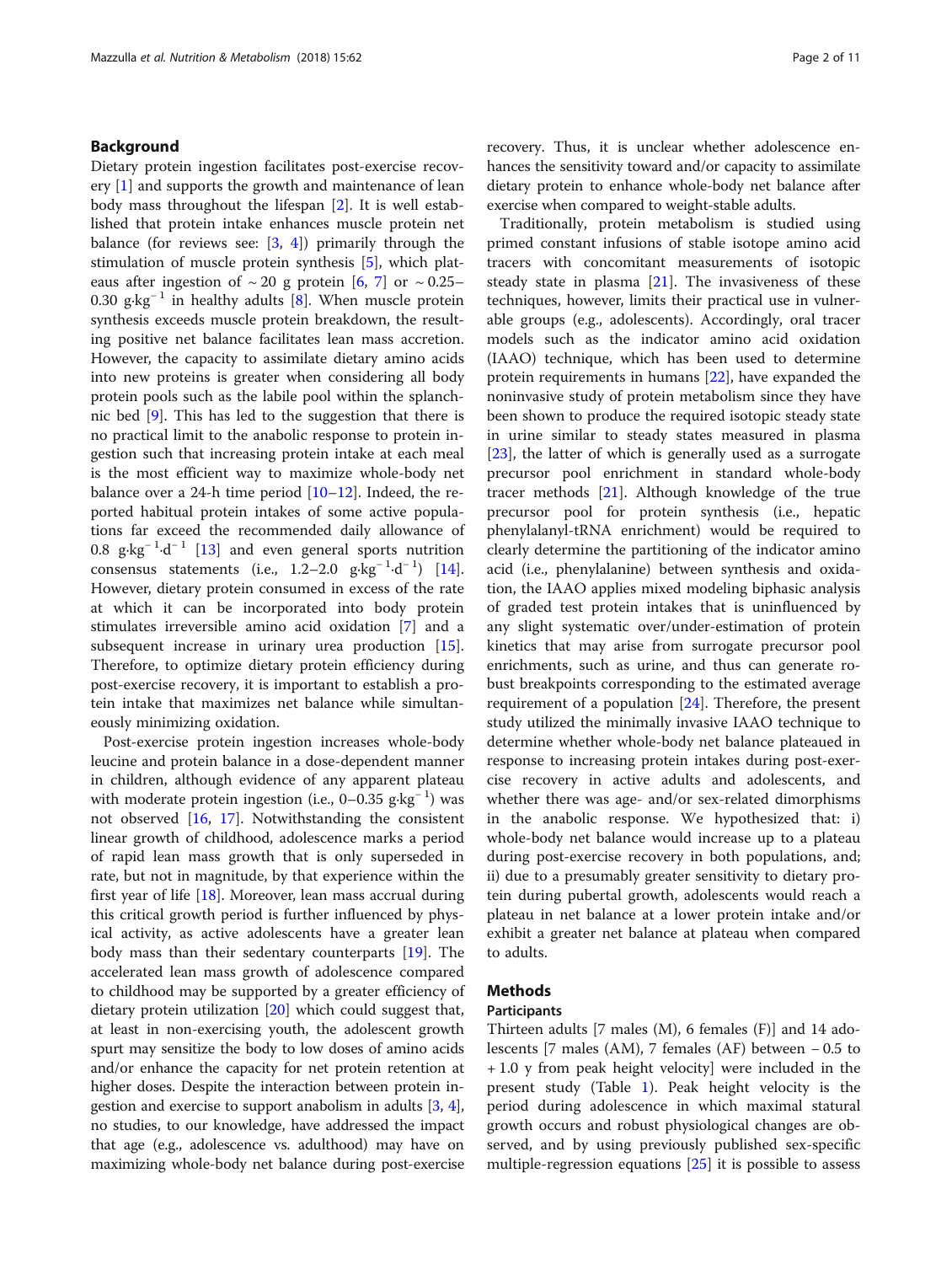<span id="page-2-0"></span>Table 1 Participant characteristics

|                                                                                                                        |                                            | M $(n=7)^a$ F $(n=6)^a$ AM $(n=7)$ AF $(n=7)$             |                    |
|------------------------------------------------------------------------------------------------------------------------|--------------------------------------------|-----------------------------------------------------------|--------------------|
| Age (y)                                                                                                                |                                            | $23 \pm 1^a$ $21 \pm 1^a$ $14 \pm 1^b$ $12 + 1^b$         |                    |
| Weight (kg)                                                                                                            | $82 + 6^a$                                 | $69 \pm 4^{\circ}$ $57 \pm 6^{\circ}$ $52 \pm 10^{\circ}$ |                    |
| FFM (kg)                                                                                                               | $71 \pm 6^a$ 54 $\pm 3^b$ 49 $\pm 7^{b,c}$ |                                                           | $42 \pm 9^{\circ}$ |
| VO <sub>2max</sub> (ml O <sub>2</sub> ·kg <sup>-1</sup> ·min <sup>-1</sup> ) $52 \pm 6^{*}$ 47 ± 1 54 ± 2 <sup>*</sup> |                                            |                                                           | $48 + 2$           |
| Daily EE (kcal·kg <sup>-1</sup> ·d <sup>-1</sup> ) 52 ± 4 <sup>a</sup> 39 ± 2 <sup>b</sup> 50 ± 7 <sup>a</sup>         |                                            |                                                           | $40 + 6^b$         |

Participant data are mean  $\pm$  SD and were analyzed using a two-way (age  $\times$ sex) ANOVA

Different superscript letters denote significant between-group differences (all,  $P < 0.05$ ); \* denotes main effect of sex ( $P < 0.01$ )

<sup>a</sup> Previously published subject data [\[26,](#page-9-0) [27](#page-9-0)]

AF adolescent females, AM adolescent males, EE energy expenditure, F adult females, FFM fat-free mass, M adult males,  $VO_{2max}$  maximal oxygen uptake

a child's biological maturity by calculating at what age their peak height velocity is predicted to occur. The data presented herein are part of a secondary analysis to the primary outcome in previously published studies [[26](#page-9-0), [27](#page-9-0)]. Prior to enrolment, the Physical Activity Readiness Questionnaire was used to assess participant health risks. Training status was characterized using the International Physical Activity Questionnaire and participant  $VO<sub>2max</sub>$ was predicted using the Leger Multistage Fitness Test [[28](#page-9-0)]. All participants were required to be healthy and have habitual activity levels ≥45 min·d $^{-1}$  on 5 d·wk. $^{-1}$ .

# Experimental protocol

The present study design was based on the IAAO technique and has been described in detail elsewhere [[26](#page-9-0), [27\]](#page-9-0). Briefly, daily energy expenditure was estimated over 3 d by armband accelerometry (SenseWear, BodyMedia, Pittsburgh, PA). Fat-free mass (FFM) was determined by air displacement plethysmography (BodPod®, Cosmed USA, Chicago, IL) after avoiding food, water, and exercise for ≥4 h. For 2 d prior to each metabolic trial (see below), participants were provided with an adaptation diet consisting of commercially available, prepackaged

foods that provided 1.2 g protein⋅kg<sup>-1</sup>⋅d<sup>-1</sup> and sufficient energy to match their habitual expenditure as measured by 3-d accelerometer record.

# Metabolic trial

Each participant performed 5–8 metabolic trials consisting of two components: a modified version of the Loughborough Intermittent Shuttle Test (LIST) and a subsequent 8-h postprandial period with a variable protein intake (see Fig. 1 for trial overview). Each participant was randomized to consume unique protein intakes within pre-defined ranges and were requested to be available to complete ≥4 metabolic trials, as this is the minimum number of trials required to achieve robust breakpoints in the primary outcome (i.e.,  $[^{13}C]$  tracer excretion). With a target of  $n = 42$  unique intakes, adults were randomly assigned to consume a protein intake from seven pre-defined ranges (i.e.,  $0.017-0.038$  g·kg<sup>-1</sup>·h<sup>-1</sup>; 0.042–0.063  $g \cdot kg^{-1} \cdot h^{-1}$ ; 0.067–0.088  $g \cdot kg^{-1} \cdot h^{-1}$ ; 0.092– 0.113  $g \cdot kg^{-1} \cdot h^{-1}$ ; 0.117-0.138  $g \cdot kg^{-1} \cdot h^{-1}$ ; 0.142-0.163 g·kg<sup>-1</sup>·h<sup>-1</sup>; 0.167-0.188 g·kg<sup>-1</sup>·h<sup>-1</sup>). However, due to time constraints and scheduling conflicts participants completed a minimum of five and a maximum of eight trials. In addition, based on an interim analysis, some participants were additionally randomized to intakes 0.188 g/kg/ h to better define the breakpoint. With a target of  $n = 42$ unique intakes, adolescents were randomly assigned to consume a protein intake from six pre-defined ranges (i.e., 0.0167-0.046 g·kg<sup>-1</sup>·h<sup>-1</sup>; 0.052-0.081 g·kg<sup>-1</sup>·h<sup>-1</sup>; 0.081-0.114  $g \cdot kg^{-1} \cdot h^{-1}$ ; 0.122-0.151  $g \cdot kg^{-1} \cdot h^{-1}$ ; 0.158-0.186  $g \cdot kg^{-1} \cdot h^{-1}$ , 0.193–0.222  $g \cdot kg^{-1} \cdot h^{-1}$ ) with all participants completing six trials. Adult female participants completed trials during the predicted luteal phase, which was defined as the second half of the menstrual cycle. Following an overnight fast, participants consumed a protein-free liquid carbohydrate beverage (1 g·kg<sup>-1</sup>) as a 1:1 ratio of maltodextrin (Polycal™, Nutricia, Amsterdam,



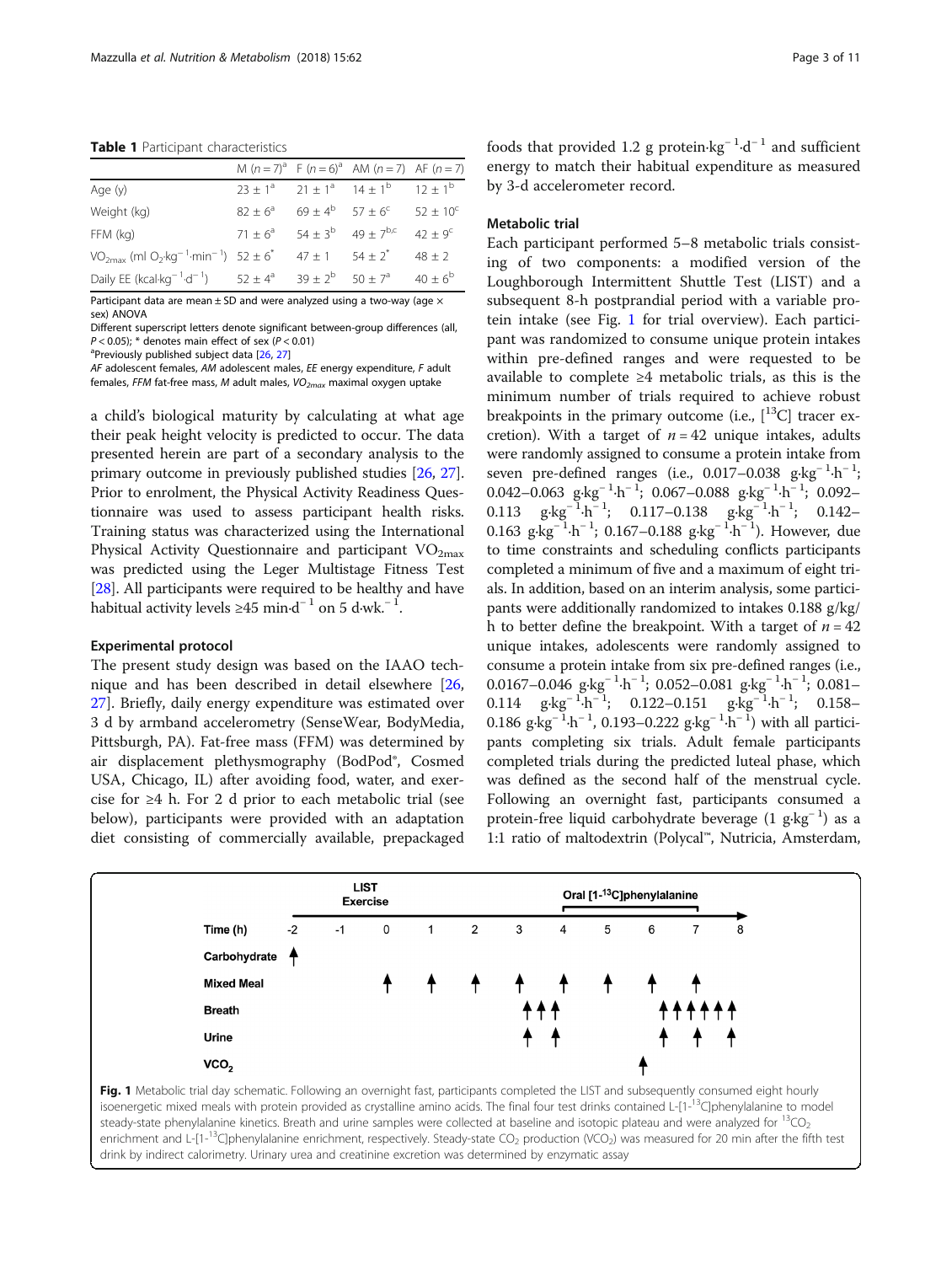Netherlands) and sports drink powder (Gatorade Endurance Formula, PepsiCo, Purchase, NY) before reporting to the laboratory. The purpose of the beverage was to help replenish overnight fasted losses of liver glycogen and to provide exogenous carbohydrate to fuel the exercise stimulus. Approximately 1 h after carbohydrate ingestion, participants completed the LIST according to a previously described exercise protocol [\[26,](#page-9-0) [27\]](#page-9-0). In an effort to standardize the relative metabolic work required during the LIST, the distance of the course for each group was adjusted according to the expected average height (i.e., M  $= 18.5$  m; F = 17 m; AM/AF = 16 m).

Immediately following the LIST, participants consumed eight hourly isoenergetic mixed meals providing a variable amount of protein (0.02–0.25 g⋅kg<sup>-1</sup>⋅h<sup>-1</sup>) and fat (0.08–0.18  $g \cdot kg^{-1} \cdot h^{-1}$ ) with 0.42  $g \cdot kg^{-1} \cdot h^{-1}$  of carbohydrate per meal. Protein was provided as crystalline amino acids (Ajinomoto North America, Raleigh, NC) modeled after the composition of egg protein [\[29](#page-9-0)]. The fifth meal contained priming doses of 0.176 mg·kg<sup>-1</sup> Na<sup>13</sup>CO<sub>2</sub> and 1.86 mg⋅kg<sup>-1</sup> L-[1-<sup>13</sup>C]phenylalanine (Cambridge Isotope Laboratories, Tewksbury, MA) [\[24](#page-9-0)]. Subsequent hourly meals (i.e., meals 6–8) contained 0.46 mg·kg<sup>-1</sup>·h<sup>-1</sup> L-[1-<sup>13</sup>C]phenylalanine to maintain isotopic steady state and a constant oral infusion of phenylalanine. Excess tyrosine (3.33 mg·kg<sup>-1</sup>·h<sup>-1</sup>) was provided to ensure metabolic partitioning of the phenylalanine carboxyl group into either synthesis or oxidation [[30\]](#page-9-0). The primed oral infusion of L- $[1-13C]$ phenylalanine has been previously shown to produce the isotopic steady-state condition required for amino acid flux and oxidation determination within an 8-h postprandial period [[23\]](#page-9-0) and was used herein to establish a breakpoint in whole-body net balance (see below).

#### Breath and urine samples

Breath and urine samples were collected at baseline and isotopic plateau and were analyzed for  ${}^{13}CO_2$  enrichment by continuous-flow isotope ratio mass spectrometry and L- $[1$ -<sup>13</sup>C]phenylalanine enrichment by liquid chromatography-tandem mass spectrometry, respectively, as previously described  $[29]$  $[29]$ . Steady-state  $CO<sub>2</sub>$  production (VCO<sub>2</sub>) was measured for 20 min after the fifth test drink by indirect calorimetry as previously described [[29\]](#page-9-0). Urinary urea and creatinine excretion was determined by enzymatic assay according to manufacturer's instructions (BioAssay Systems, QuantiChrom DIUR-100, DICT-500, Hayward, CA). Amino acid deamination and oxidization is reflected by an increase in urinary urea production [\[15\]](#page-9-0) and urinary creatinine excretion is related to FFM [[31](#page-9-0)]. Thus, the ratio of urea/creatinine was used herein as an estimate of total amino acid oxidation.

# Tracer kinetics

Oral amino acid tracers have been used to model whole-body protein metabolism noninvasively in adults [[23\]](#page-9-0) and adolescents [[20\]](#page-9-0). Bross et al. [\[23\]](#page-9-0) demonstrated that a primed oral dose of  $L-[1-^{13}C]$ phenylalanine produced isotopic steady states in urine, plasma, and breath  $CO<sub>2</sub>$  similar to steady states produced by intravenous phenylalanine tracer models [[32,](#page-9-0) [33\]](#page-9-0). Furthermore, administration of an oral L- $[1^{-13}C]$ phenylalanine tracer yields similar enrichments of  $[^{13}C]$  phenylalanine in urine as compared to plasma, which subsequently obviates the necessity of concomitant blood sampling [\[23](#page-9-0)]. Thus, the stable isotope  $L-[1-1]$ <sup>13</sup>C]phenylalanine is an acceptable oral tracer in studies of amino acid flux and oxidation using urinary (rather than plasma) tracer enrichment, which makes it ideally suited for use in vulnerable populations such as children and adolescents.

The isotopic enrichment of  $L-[1-13C]$ phenylalanine in urine (as an estimate of plasma enrichment) [[23](#page-9-0)] and  ${}^{13}CO_2$  breath enrichment was calculated using standard equations developed by Matthews et al. [\[34](#page-9-0)] and Rosen-blatt et al. [\[35](#page-9-0)]. Phenylalanine flux (PheRa; μmol·kg<sup>-1</sup>·h<sup>-</sup>  $<sup>1</sup>$ ) was measured from L-[1- $<sup>13</sup>C$ ]phenylalanine tracer di-</sup></sup> lution in the urinary pool at isotopic steady state and calculated as follows:

$$
PheRa = i \cdot \left(\frac{E_i}{E_u}\right) - I
$$

Where i is the rate of L- $[1^{-13}C]$  phenylalanine ingested (μmol·kg<sup>−</sup> <sup>1</sup> ·h<sup>−</sup> <sup>1</sup> ); I is the rate of L-phenylalanine ingested ( $\mu$ mol·kg<sup>-1</sup>·h<sup>-1</sup>); E<sub>i</sub> and E<sub>u</sub> are the isotopic enrichments as mole fractions of the test drink and urinary phenylalanine, respectively, at isotopic plateau.

The rate of  $^{13}CO_2$  excretion in exhaled breath  $(F^{13}CO_2; \mu$ mol·kg<sup>-1</sup>·h<sup>-1</sup>) was calculated as follows:

$$
F^{13}CO_2 = (V_{CO_2}) \cdot (E_{CO_2}) \cdot (44.6) \cdot (60) \cdot BW^{-1} \\ \cdot (0.82) \cdot (100)
$$

Where  $VCO_2$  is the  $CO_2$  production rate (mL·min<sup>-1</sup>);  $E_{CO2}$  is the <sup>13</sup>CO<sub>2</sub> enrichment in expired breath at isotopic steady state (atom percent excess); BW is the body weight (kg) of the participants. The constants 44.6  $\mu$ mol·mL<sup>-1</sup> and 60 min·h<sup>-1</sup> were used to convert  $F<sub>CO2</sub>$  to μmol·h<sup>-1</sup>. The factor 0.82 is the correction factor for  $CO<sub>2</sub>$  retained in the bicarbonate pool of the body in the fed state [[34\]](#page-9-0).

The rate of phenylalanine oxidation (PheOx; μmol·kg<sup>-1</sup>·h<sup>-1</sup>) was calculated as a ratio of <sup>13</sup>CO<sub>2</sub> excretion in exhaled breath and urinary  $L-[1-13C]$ phenylalanine enrichment as follows: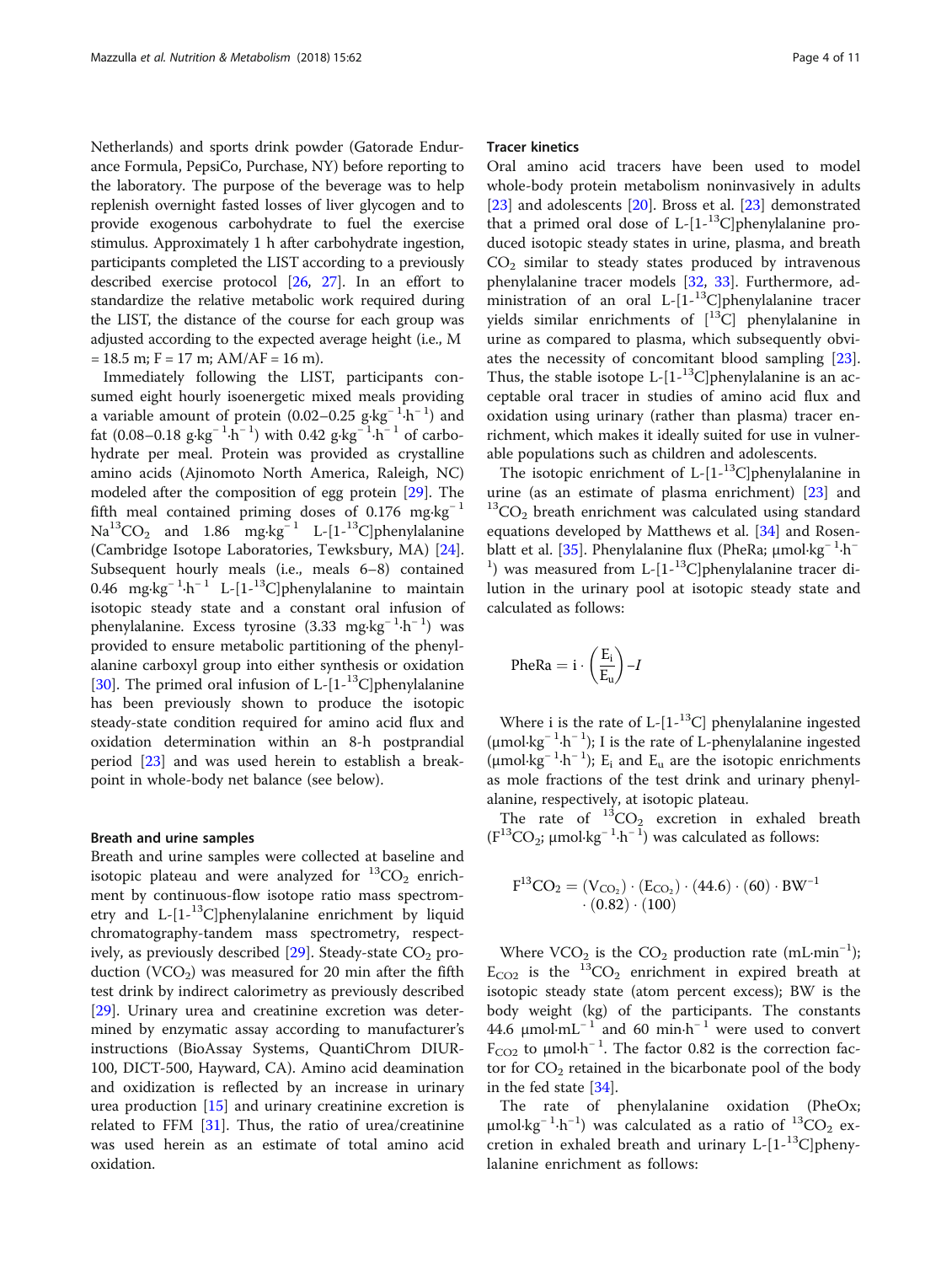$$
PheOx = F^{13}CO_2 \cdot \left(\frac{1}{Eu} {-}\frac{1}{Ei}\right)^{-1} \times 100
$$

Protein breakdown was estimated by the rate of appearance of phenylalanine in the urine and protein synthesis was calculated as the difference between phenylalanine flux and oxidation (see above) [\[34](#page-9-0)]. Whole-body protein net balance (converted to mg·kg<sup>-1</sup>·h<sup>-1</sup>) was calculated as the difference between protein synthesis and protein breakdown.

# Statistical analysis

To determine whether the relationship between protein intake and whole-body net balance was better explained by linear or biphasic regression, the  $r^2$  of the linear regression mixed model (described below) was compared to the  $r^2$  of the biphasic linear regression mixed model (described below), with the highest  $r^2$  identifying the preferred model. The linear mixed model used participants as a random variable using PROC MIXED (SAS University Edition, Version 9.4, Toronto, Canada) to determine the  $r^2$ . If the data conformed to a biphasic model, breakpoint analysis of the net balance data using a biphasic linear regression mixed model (SAS University Edition, Version 9.4, Toronto, Canada) was performed in agreement with previous studies [\[24](#page-9-0), [36](#page-9-0), [37](#page-9-0)] to determine estimates of the mean protein intake required to establish a plateau in net balance. The upper 95% CI for the breakpoint was calculated using Fieller's Theorem as previously described [[36\]](#page-9-0). Data for the breakpoint analyses are presented as mean ± 95% CI. To establish whether the breakpoint differed between groups, we determined the extent of overlapping CI for the breakpoints by the following equation:

 $(Breakpoint_1 - Breakpoint_2)$  $\pm$  1.96 [[square root] $(SE_1^2 + SE_2^2)$ ]

whereby the null hypothesis was rejected if the interval did not contain zero [\[27](#page-9-0)]. To establish whole-body net balance at a very low protein intake, we determined the extent of overlapping CI for the mixed model biphasic y-intercept by the following equation:

 $(y\text{-intercept}_{1} - y\text{-intercept}_{2})$  $\pm$  1.96 [[square root] $(SE_1{}^2 + SE_2{}^2)$ ]

whereby the null hypothesis was rejected if the interval did not contain zero. Linear correlation (IBM SPSS Statistics, Version 24, Armonk, NY) was used to identify a relationship between urea/creatinine excretion and protein intake. The whole-body net balance breakpoint was identified for each analysis and a two-way ANOVA (IBM SPSS Statistics, Version 24, Armonk, NY) was used to identify main effects of age, sex, and age  $\times$  sex interactions for the mean net balance values above the breakpoint to assess between-group differences. Where significant interactions were identified, a Bonferroni corrected t-test (IBM SPSS Statistics, Version 24, Armonk, NY) was used to compare net balance means above the breakpoint. Significance was set at  $P \leq 0.05$ .

## Results

#### Whole-body net balance biphasic linear regression

Mixed model biphasic linear regression explained a greater proportion of net balance variance than linear regression (Table 2), indicating an anabolic plateau. Whole-body net balance increased up to a plateau in all groups (Fig. [2\)](#page-5-0) with no differences (all comparisons, overlapping CI contained zero) in the breakpoint protein intake. When collapsed across age, the breakpoint protein intake was not different between adults  $(0.13 \pm 1)$ 0.03 g⋅kg<sup>-1</sup>⋅h<sup>-1</sup>) and adolescents (0.12 ± 0.01 g⋅kg<sup>-1</sup>⋅h<sup>-1</sup>). The y-intercept (i.e., net balance at very low protein intake) was greater (all comparisons, overlapping CI did not contain zero) in AM  $(1.2 \pm 0.06 \text{ mg} \cdot \text{kg}^{-1} \cdot \text{h}^{-1})$ when compared to M  $(0.46 \pm 0.09 \text{ mg} \cdot \text{kg}^{-1} \cdot \text{h}^{-1})$ , F  $(0.35 \pm 0.07 \text{ mg} \cdot \text{kg}^{-1} \cdot \text{h}^{-1})$ , and AF  $(0.67 \pm 0.05 \text{ mg} \cdot \text{kg}^{-1})$ <sup>1</sup>·h<sup>-1</sup>). When collapsed across age, adolescents (0.87 ± 0.04 mg·kg<sup>−</sup> <sup>1</sup> ·h<sup>−</sup> <sup>1</sup> ) had a greater (overlapping CI did not contain zero) y-intercept vs. adults  $(0.44 \pm$ 0.07 mg·kg<sup>-1</sup>·h<sup>-1</sup>).

When normalized to FFM, whole-body net balance increased up to a plateau in all groups at a protein intake corresponding to  $0.17 \pm 0.05$ ,  $0.14 \pm 0.04$ ,  $0.14 \pm 0.04$ 0.04, and  $0.12 \pm 0.02$  g·kgFFM<sup>-1</sup>·h<sup>-1</sup> in M, F, AM, and AF, respectively, with no differences (all comparisons, overlapping CI contained zero) in the breakpoint intake. When collapsed across age, the breakpoint protein intake was not different (overlapping CI contained zero) between adults (0.16 ± 0.03 g·kgFFM<sup>−</sup> <sup>1</sup> ·h− <sup>1</sup>) and adolescents  $(0.13 \pm 0.02 \text{ g} \cdot \text{kgFFM}^{-1} \cdot \text{h}^{-1})$ . The y-intercept was greater (all comparisons, overlapping

**Table 2**  $r^2$  comparison between linear and biphasic regression<sup>a</sup>

|                                     | Group     | Linear $r^2$ | Biphasic $r^2$ |
|-------------------------------------|-----------|--------------|----------------|
| Protein intake                      | M         | 0.56         | 0.68           |
| $(g \cdot kg^{-1} \cdot h^{-1})$    | F         | 0.43         | 0.56           |
|                                     | AM        | 0.54         | 0.67           |
|                                     | AF        | 0.64         | 0.80           |
| Protein intake                      | M         | 0.56         | 0.69           |
| $(g \cdot kgFFM^{-1} \cdot h^{-1})$ | F         | 0.45         | 0.56           |
|                                     | <b>AM</b> | 0.43         | 0.55           |
|                                     | AF        | 0.66         | 0.82           |

<sup>a</sup>r<sup>2</sup> values for mixed model linear regression and mixed model biphasic linear regression were compared to determine the preferred model for analysis (higher  $r^2$  = preferred model)

AF adolescent females, AM adolescent males, F females, M males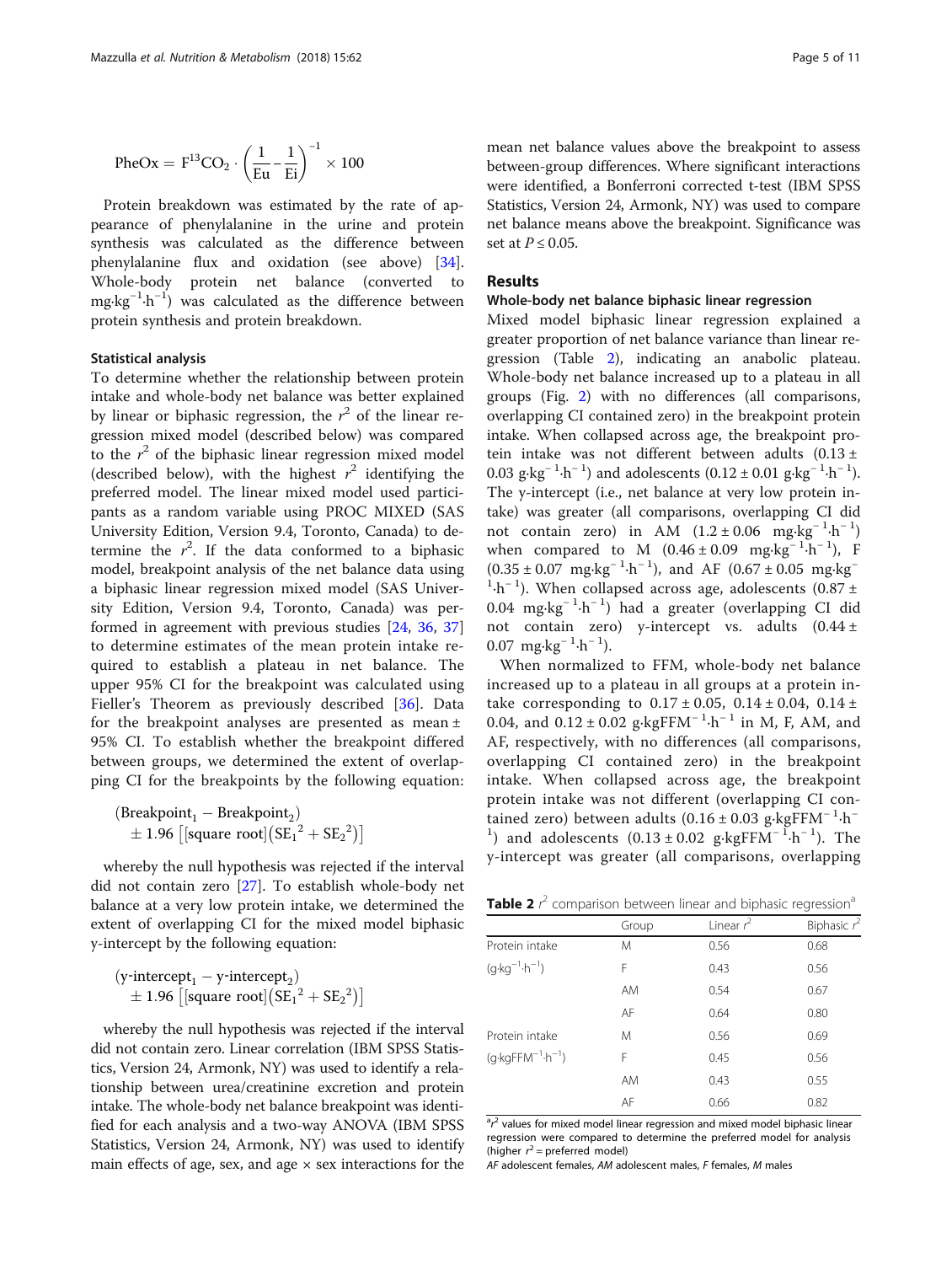<span id="page-5-0"></span>

CI did not contain zero) in AM ( $1.3 \pm 0.08$  mg·kgFFM<sup>-</sup>  $1 \cdot h^{-1}$ ) when compared to M (0.54 ± 0.1 mg·kgFFM<sup>-</sup> <sup>1</sup>·h<sup>-1</sup>), F (0.33 ± 0.06 mg·kgFFM<sup>-1</sup>·h<sup>-1</sup>), and AF (0.77 ± 0.04 mg·kgFFM<sup>-1</sup>·h<sup>-1</sup>). When collapsed across age, adolescents  $(1.1 \pm 0.05 \text{ mg} \cdot \text{kgFFM}^{-1} \cdot \text{h}^{-1})$  had greater (overlapping CI did not contain zero) y-intercept vs. adults  $(0.45 \pm 0.08 \text{ mg} \cdot \text{kgFFM}^{-1} \cdot \text{h}^{-1})$ .

# Urinary urea/creatinine excretion

Urinary urea/creatinine excretion (as an estimate of total amino acid oxidation) increased linearly (all,  $r \geq 0.76$ ; P < 0.01) with protein intake in all groups (Fig. [3\)](#page-6-0).

# Whole-body net balance at plateau

There was a main effect of age  $(P < 0.01)$  and an age  $\times$ sex interaction ( $P = 0.04$ ) for whole-body net balance at plateau (Fig. [4\)](#page-7-0). AM (~ 2.2 mg⋅kg<sup>− 1</sup>⋅h<sup>− i</sup>) had a greater (P < 0.05) net balance at plateau than M (~ 1.9 mg·kg<sup>-</sup> <sup>1</sup>·h<sup>-1</sup>) with no further differences ( $P > 0.05$ ) between groups. When normalized to FFM, there was a main effect age ( $P = 0.04$ ), sex ( $P = 0.02$ ), and an age  $\times$  sex interaction ( $P < 0.01$ ) for whole-body net balance at plateau (Fig. [4\)](#page-7-0). F, AM, and AF (all,  $\sim 2.6$  mg·kgFFM<sup>-1</sup>·h<sup>-1</sup>) had a greater ( $P < 0.05$ ) net balance at plateau than M ( $\sim$ 2.2 mg·kgFFM<sup>-1</sup>·h<sup>-1</sup>) with no further differences (P> 0.05) between groups.

# **Discussion**

The post-exercise consumption of dietary protein is important for recovery and growth (especially in youth) as it would help replenish exercise-induced amino acid oxidative losses [[38\]](#page-9-0) and provide the amino acid substrates to build new body proteins. It is well established in adults that carbohydrate and protein ingestion enhance muscle net balance after exercise [\[39](#page-9-0)]. For example, muscle protein breakdown is attenuated in response to exogenous amino acids [[40](#page-9-0)] and/or the insulin response associated with moderate (i.e.,  $\sim$  30 g) carbohydrate ingestion [[41,](#page-9-0) [42](#page-9-0)], whereas muscle protein synthesis is maximally stimulated by ~ 0.25 g protein⋅kg<sup>-1</sup> (or the equivalent of 0.06–0.08 g protein·kg<sup>-1</sup>·h<sup>-1</sup>) alone [\[6](#page-9-0)–[8](#page-9-0)]. In contrast to muscle net balance, it has been suggested that there is no plateau in whole-body net balance in response to mixed meal ingestion  $[10-12]$  $[10-12]$  $[10-12]$ . This is suggested to be related to an insulin-induced suppression of whole-body protein breakdown combined with an enhanced retention of dietary amino acids within non-muscle tissue such as the splanchnic region [\[9](#page-9-0)]. This thesis is ostensibly supported by research demonstrating that muscle protein synthesis is not enhanced beyond the ingestion of  $\sim$  0.25 g protein⋅kg<sup>-1</sup> in isolation [[6,](#page-9-0) [7\]](#page-9-0) or when combined within a mixed macronutrient meal [\[11](#page-9-0)], whereas whole-body net balance or leucine balance (i.e., leucine intake minus oxidation) increases linearly in adults up to ~ 0.93 g protein⋅kg<sup>-1</sup> [[7,](#page-9-0) [11\]](#page-9-0) and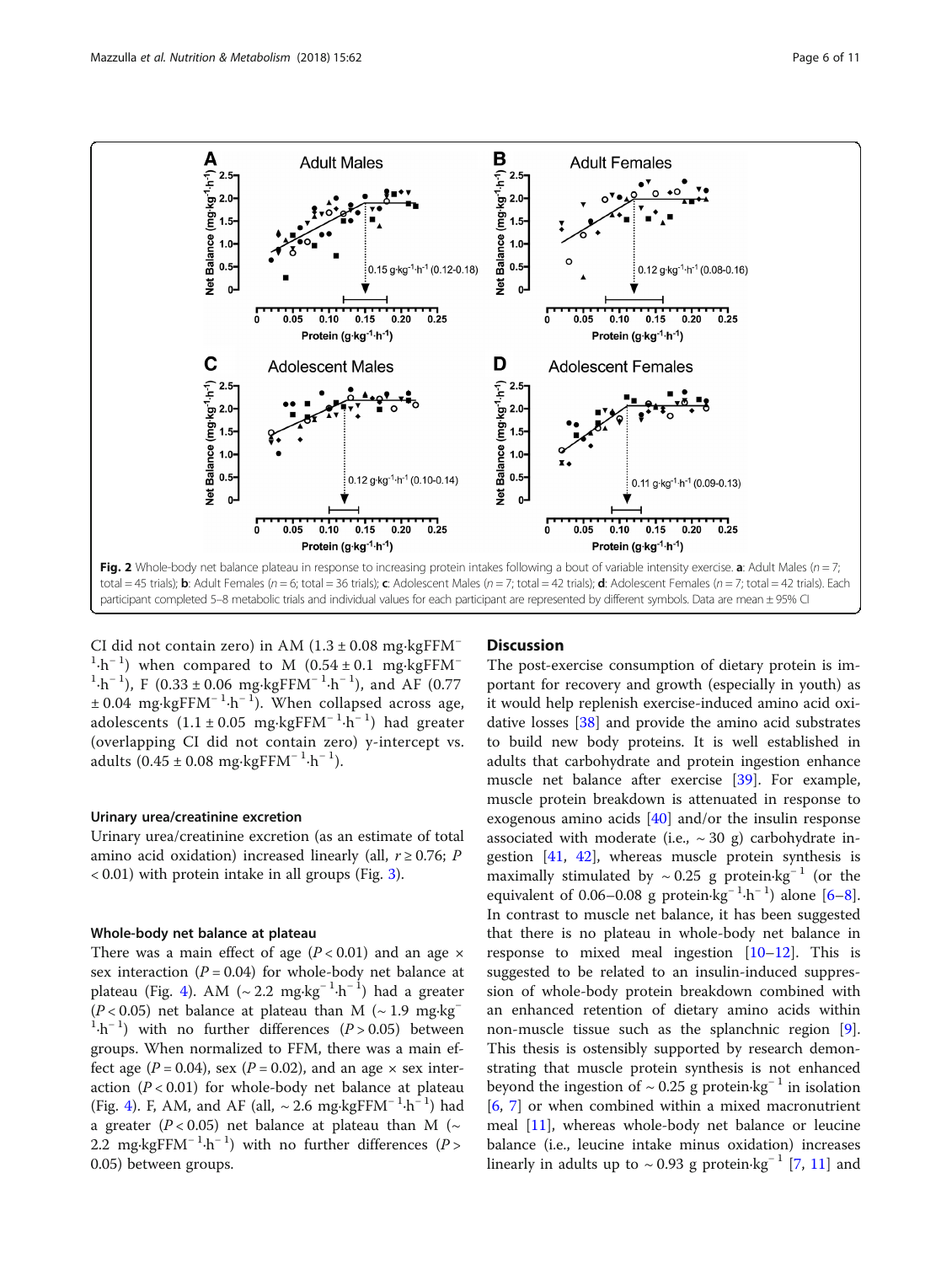<span id="page-6-0"></span>

in children up to ~0.34 g protein⋅kg<sup>-1</sup> [[17\]](#page-9-0) when consumed as a single bolus. However, large bolus protein intakes are associated with an expansion of the plasma free amino acid pool, which ultimately is related to a saturation in the body's ability to dispose of dietary amino acids through protein synthetic or oxidative pathways [\[6](#page-9-0), [7,](#page-9-0) [11](#page-9-0)] and has been suggested to reflect an acute nutrient excess [\[43](#page-9-0)]. Metabolically, this sustained plasma amino acid concentration [[44](#page-9-0)–[46](#page-10-0)] would be broadly similar to constant oral feeding approaches [[47](#page-10-0), [48](#page-10-0)] such as that used in the present study. Using this logic, the bolus protein doses of 40 and 70 g used previously to support the lack of an anabolic plateau [[11\]](#page-9-0) would represent ~ 0.13 and 0.23  $g \cdot kg^{-1} \cdot h^{-1}$ , respectively, and would fall within the intake ranges  $(0.02-0.25 \text{ g} \cdot \text{kg}^{-1} \cdot \text{h}^{-1})$  in the present study. With such a limited number of protein intakes, which in our hands would represent single intakes below and above the breakpoint, respectively, we argue that it is challenging to draw clear inferences as to the potential saturation of whole-body net balance. In contrast, the repeated design of the present IAAO study permitted us to investigate a greater dynamic range of protein intakes that resulted in a clear breakpoint in whole-body net balance in all groups studied. Given that our adult males plateaued after the ingestion of  $\sim$ 0.15  $g \cdot kg^{-1} \cdot h^{-1}$ , it is possible that had others [[11](#page-9-0)]

included protein intakes above 70 g (i.e., ~ 0.93 g·kg<sup>-1</sup> bolus or  $0.23$  g⋅kg<sup>-1</sup>⋅h<sup>-1</sup>) a similar plateau in whole-body anabolism would have been apparent. Alternatively, bolus protein ingestion more robustly stimulates whole-body protein synthesis [[49,](#page-10-0) [50](#page-10-0)], which could suggest our constant feeding approach may have slightly underestimated the full anabolic potential of constant mixed meal ingestion. While the differences in feeding pattern may have influenced the maximal relative protein intake at the breakpoint, we believe that the present data, as well as others that demonstrate plateaus in muscle  $[6-8]$  $[6-8]$  $[6-8]$ , non-muscle  $[7]$  $[7]$  $[7]$ , and whole-body protein synthesis [[24](#page-9-0)] are supportive of a maximal anabolic response to mixed meal ingestion. Moreover, as the IAAO was developed to mimic a 12-h fed state similar to seminal 24-h intravenous infusion protocols [\[51](#page-10-0)], we believe our 5–8 h post-exercise period, which was dictated by model requirements but similar to previous rested oral infusion protocols [[20\]](#page-9-0), would provide a reasonable estimate of protein metabolism over both the immediate (i.e.,  $\langle 4 \rangle$  h) and delayed (i.e., up to  $\sim 12$  h) recovery time points with a constant feeding approach.

It has been suggested that the level at which protein intake becomes excessive is reflected by an increase in amino acid oxidation with graded protein intakes [\[52](#page-10-0)]. When dietary protein is consumed in excess of the rate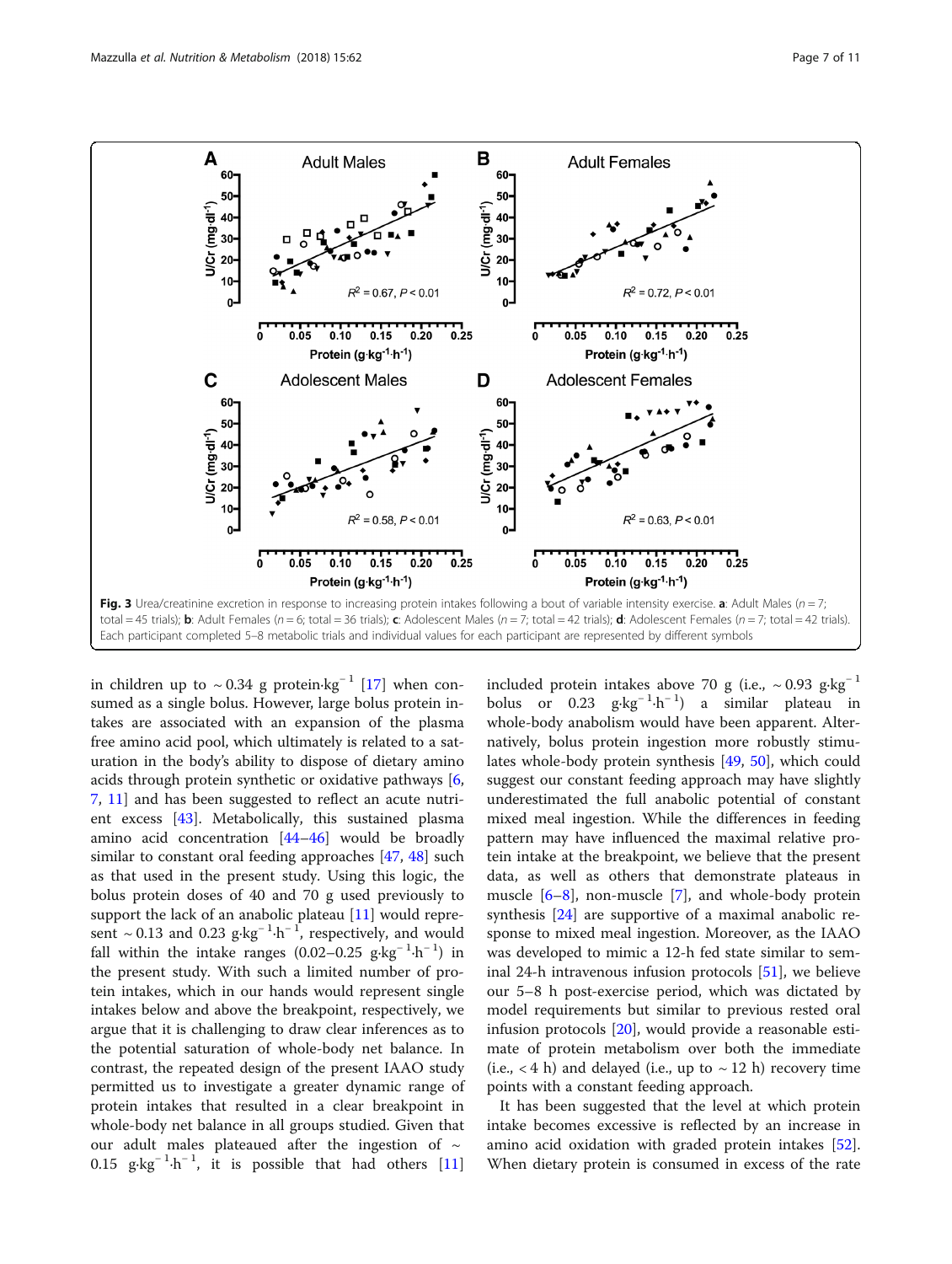<span id="page-7-0"></span>

at which it can be incorporated into body protein, excess amino acids are deaminated and oxidized [[7\]](#page-9-0), which is reflected by an increase in urea production for urinary nitrogen excretion [[15\]](#page-9-0). Witard et al. [[6\]](#page-9-0) demonstrated an increase in urea production with 40 vs. 0, 10, and 20 g protein, which suggests that instead of incorporation into body protein, excess amino acids were metabolically partitioned toward oxidation and excretion [[51\]](#page-10-0). Fromentin et al. [[53](#page-10-0)] demonstrated that dietary amino acids (in the form of intrinsically labeled egg proteins) contributed modestly to increases in urinary end products, which suggests that an increase in urea excretion may reflect total body amino acid metabolism rather than the fate of dietary amino acids per se. Indeed, it has been suggested that the majority of dietary protein is used for the synthesis of new body proteins  $[49]$  $[49]$  $[49]$ , suggesting amino acids arising from the turnover of old body proteins may represent the excess amino acid substrates that are diverted toward oxidation. Nevertheless, we observed robust breakpoints in whole-body net balance concomitant with a linear increase in urea/creatinine excretion, which we interpret collectively as being a plateau in whole-body anabolism.

During the pubertal growth spurt, a healthy normally developing child has a  $\sim$  3-fold increase in growth velocity compared to the pre-pubertal period  $(< 10 y)$ [[54\]](#page-10-0), whereby the accrual of lean body mass can reach  $\sim$ 2.3 g⋅d<sup>-1</sup> (~96 mg⋅h<sup>-1</sup>) in females and 3.8 g⋅d<sup>-1</sup> (~ 150 mg·h<sup>−</sup> <sup>1</sup> ) in males during this rapid growth period [[55\]](#page-10-0). Moreover, youth who are physically active have been shown to have greater lean body mass when compared to their sedentary counterparts [[19\]](#page-9-0) and may be accruing lean mass at a greater rate. Importantly, adolescents involved in sports (e.g., ice hockey, basketball, soccer, etc.) have a greater BMI and lower total fat mass during adulthood [[56](#page-10-0)], which suggests the high muscle forces and variable intensity nature of most team sports is important for lean mass (including bone) development across the lifespan. Provided that energy needs are met, this accrual of lean mass would ultimately be supported by dietary protein. We observed that whole-body net balance plateaued in active adolescents at a protein intake that was broadly similar between age groups and sexes. However, the mixed model y-intercept data demonstrated that adolescents had a greater whole-body net balance at very low protein intakes when compared to their adult counterparts, which is consistent with an en-hanced anabolic sensitivity during adolescence [\[20](#page-9-0)]. Given that whole-body net balance is generally lower after exercise than muscle net balance [\[57\]](#page-10-0), we speculate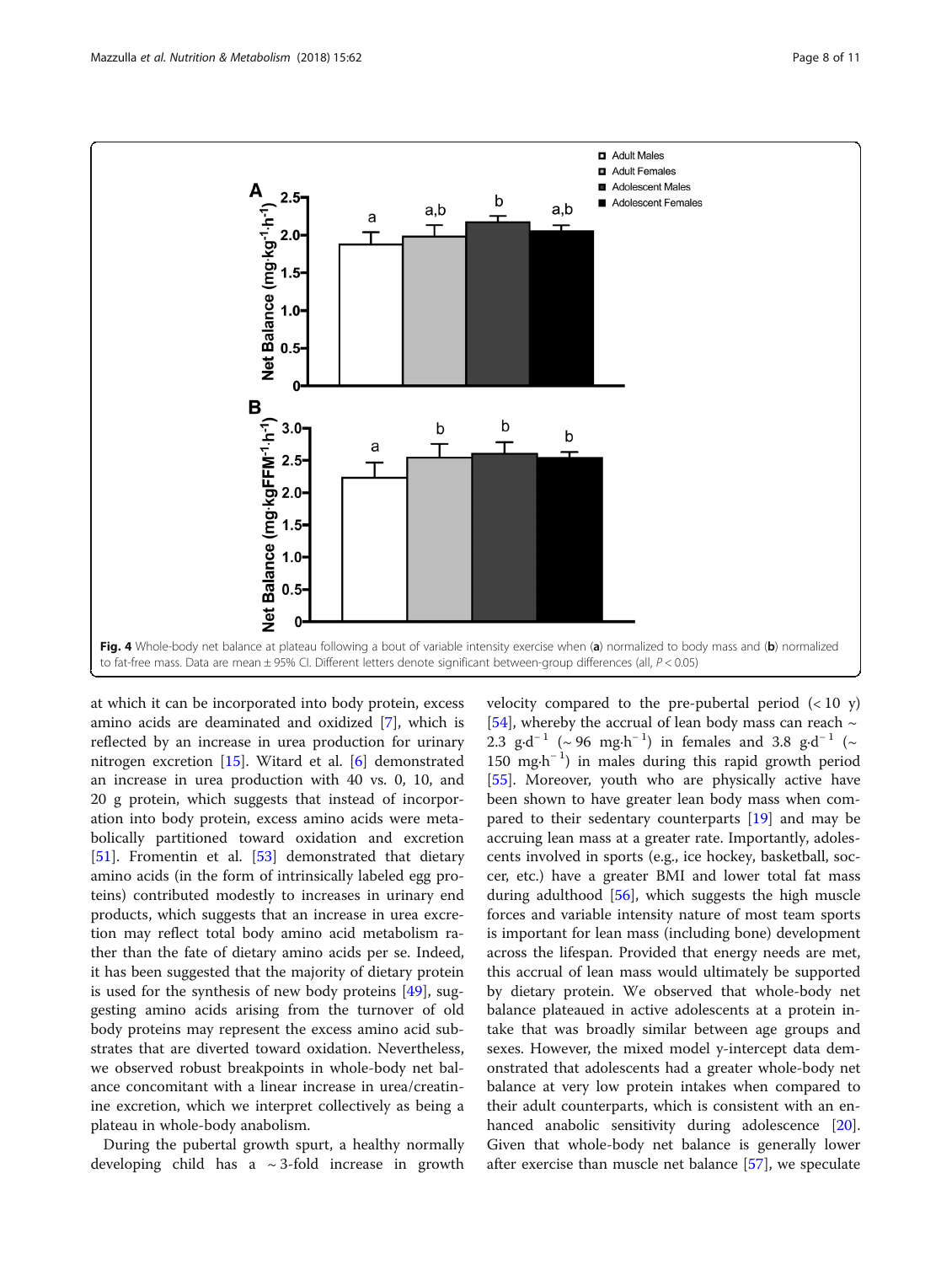<span id="page-8-0"></span>that maximizing whole-body net balance in adolescents would also be mirrored by similar changes in muscle net balance. Therefore, although moderate protein intake is sufficient to facilitate post-exercise anabolism in active adolescents, the rapid growth of this life stage translates into a greater anabolic sensitivity to suboptimal protein intakes than similarly active adults.

Unlike resistance exercise, variable intensity exercise is generally not associated with marked growth or muscle hypertrophy in weight-stable adults [3]. In contrast, the stop-and-go weight-bearing nature of the LIST and its ability to provide the recommended 60 min of daily moderate-to-vigorous physical activity would have provided a stimulus to enhance lean mass accrual in our adolescents [[19](#page-9-0)]. After normalizing to the metabolically active FFM, both adolescent males and females exhibited an  $\sim$  18% greater whole-body net balance when compared to adult males that would be consistent with an increased capacity for dietary protein assimilation, which could ultimately support the rapid growth during this critical developmental stage [[55\]](#page-10-0). However, although physical activity can enhance the normal somatic gain of LBM during adolescence [[19\]](#page-9-0), it is unclear if the greater whole-body net balance at plateau and at low intakes in our adolescent population was due to their normal growth velocity, a greater anabolic effect of the LIST per se, or a combination of the two. Interestingly, adult females also had a greater whole-body net balance at plateau (normalized to FFM) when compared to adult males. In the present study, adult female participants were required to be in the luteal phase of their menstrual cycle, which is associated with uterus growth and a greater lysine requirement [[58\]](#page-10-0). Thus, it is possible that the greater whole-body net balance at plateau in adult females compared to adult males was reflective of higher protein turnover during the luteal phase of their menstrual cycle. Therefore, while whole-body net balance demonstrated a clear plateau in active individuals regardless of age and sex, the capacity for dietary protein assimilation appears to be influenced by the metabolic state and growth potential of a population.

# Conclusions

We report that whole-body net balance plateaued in response to increasing protein intakes after a bout of variable intensity exercise, which is in agreement with our hypothesis and suggests that the anabolic response to post-exercise protein ingestion has a practical limit in both adults and adolescents. Importantly, we did not observe any statistical differences in the breakpoint between sexes within an age group, suggesting that postprandial protein recommendations to maximize whole-body net balance after exercise are primarily influenced by total body and fat-free mass. In further

agreement with our hypothesis, the greater whole-body net balance at very low and optimal protein intakes in adolescents compared to adults highlight that active youth during the pubertal growth spurt have both a greater anabolic sensitivity and anabolic potential to mixed meal dietary protein ingestion during recovery from exercise.

#### Abbreviations

AF: adolescent females; AM: adolescent males; F: adult females; FFM: fat-free mass; IAAO: indicator amino acid oxidation; LIST: Loughborough Intermittent Shuttle Test; M: adult males

#### Funding

This study was funded by the Ajinomoto Innovation Alliance Program grant to DRM.

#### Availability of data and materials

The datasets used and/or analyzed during the current study are available from the corresponding author on reasonable request.

#### Authors' contributions

DRM designed research. MM, KAV, JEP, DJW, and JCB conducted research. MM, KAV, and HK analyzed data. MM wrote the paper with assistance from KAV and DRM. MM and DRM had primary responsibility for the final content. All authors read and approved the final manuscript.

#### Ethics approval and consent to participate

Adult participants were informed of the study purpose, experimental protocol, and potential risks prior to providing written consent to participate. Similarly, adolescent participants and their parent/guardian were informed of the study procedures and any associated potential risks prior to signing written assent and consent documents, respectively. The study was approved by the University of Toronto Research Ethics Board and was conducted in accordance to standards for the use of human participants in research as outlined in the Declaration of Helsinki.

#### Consent for publication

Not applicable.

#### Competing interests

HK: employee of Ajinomoto. MM, KAV, JEP, DJW, JCB, and DRM: no competing interests.

#### Publisher's Note

Springer Nature remains neutral with regard to jurisdictional claims in published maps and institutional affiliations.

#### Author details

<sup>1</sup> Faculty of Kinesiology and Physical Education, University of Toronto, Toronto, ON, Canada. <sup>2</sup> Frontier Research Laboratories, Institute for Innovation Ajinomoto Co., Inc, Kawasaki, Japan.

### Received: 6 June 2018 Accepted: 14 September 2018 Published online: 24 September 2018

#### References

- 1. Moore DR. Nutrition to support recovery from endurance exercise. Curr Sports Med Rep. 2015;14:294–300. [https://doi.org/10.1249/JSR.0000000000000180.](https://doi.org/10.1249/JSR.0000000000000180)
- Phillips SM, Chevalier S, Leidy HJ. Protein "requirements" beyond the RDA: implications for optimizing health. Appl Physiol Nutr Metab. 2016;41:565–72. <https://doi.org/10.1139/apnm-2015-0550>.
- 3. Burd NA, Tang JE, Moore DR, Phillips SM. Exercise training and protein metabolism: influences of contraction, protein intake, and sex-based differences. J Appl Physiol. 2009;106:1692–701. <https://doi.org/10.1152/japplphysiol.91351.2008>.
- 4. Churchward-Venne TA, Burd NA, Phillips SM. Nutritional regulation of muscle protein synthesis with resistance exercise: strategies to enhance anabolism. Nutr Metab (Lond). 2012;9(1). [https://doi.org/10.1186/1743-](https://doi.org/10.1186/1743-7075-9-40) [7075-9-40.](https://doi.org/10.1186/1743-7075-9-40)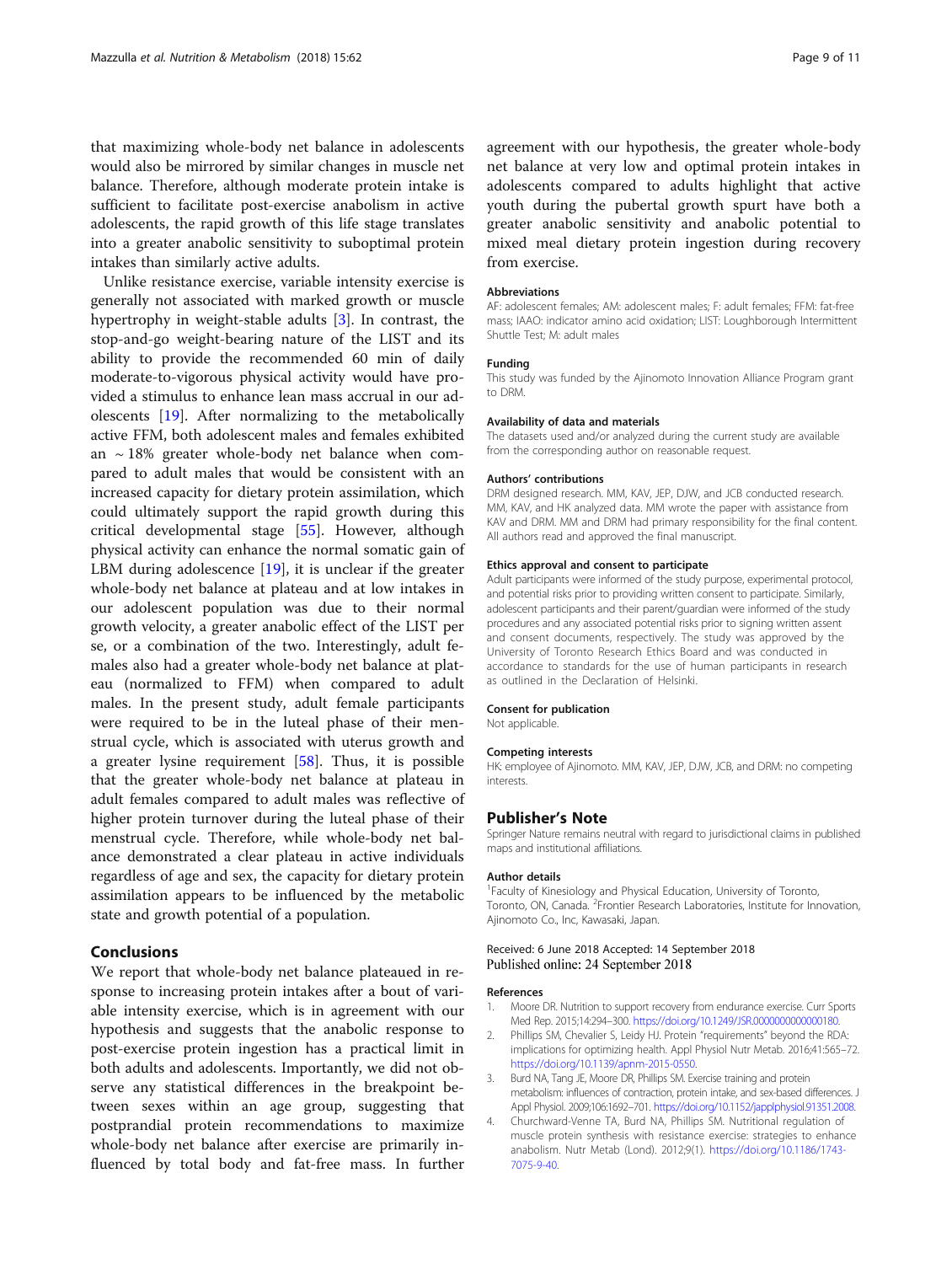- <span id="page-9-0"></span>5. Rennie MJ, Edwards RH, Halliday D, Matthews DE, Wolman SL, Millward DJ. Muscle protein synthesis measured by stable isotope techniques in man: the effects of feeding and fasting. Clin Sci (Lond). 1982;63:519–23.
- 6. Witard OC, Jackman SR, Breen L, Smith K, Selby A, Tipton KD. Myofibrillar muscle protein synthesis rates subsequent to a meal in response to increasing doses of whey protein at rest and after resistance exercise. Am J Clin Nutr. 2014;99:86–95. [https://doi.org/10.3945/ajcn.112.055517.](https://doi.org/10.3945/ajcn.112.055517)
- Moore DR, Robinson MJ, Fry JL, Tang JE, Glover EI, Wilkinson SB, et al. Ingested protein dose response of muscle and albumin protein synthesis after resistance exercise in young men. Am J Clin Nutr. 2009;89:161–8. [https://doi.org/10.3945/ajcn.2008.26401.](https://doi.org/10.3945/ajcn.2008.26401)
- 8. Moore DR, Churchward-Venne TA, Witard O, Breen L, Burd NA, Tipton KD, et al. Protein ingestion to stimulate Myofibrillar protein synthesis requires greater relative protein intakes in healthy older versus younger men. J Gerontol Ser A Biol Sci Med Sci. 2015;70:57–62. [https://doi.org/10.1093/](https://doi.org/10.1093/gerona/glu103) [gerona/glu103.](https://doi.org/10.1093/gerona/glu103)
- 9. Nygren J, Nair KS. Differential regulation of protein dynamics in splanchnic and skeletal muscle beds by insulin and amino acids in healthy human subjects. Diabetes. 2003;52:1377–85.
- 10. Kim I-Y, Deutz NEP, Wolfe RR. Update on maximal anabolic response to dietary protein; 2018. <https://doi.org/10.1016/j.clnu.2017.05.029>.
- 11. Kim I-Y, Schutzler S, Schrader A, Spencer HJ, Azhar G, Ferrando AA, et al. The anabolic response to a meal containing different amounts of protein is not limited by the maximal stimulation of protein synthesis in healthy young adults. Am J Physiol Endocrinol Metab. 2016;310:E73–80. [https://doi.org/10.](https://doi.org/10.1152/ajpendo.00365.2015) [1152/ajpendo.00365.2015](https://doi.org/10.1152/ajpendo.00365.2015).
- 12. Deutz NE, Wolfe RR. Is there a maximal anabolic response to protein intake with a meal? 2013. [https://doi.org/10.1016/j.clnu.2012.11.018.](https://doi.org/10.1016/j.clnu.2012.11.018)
- 13. Holway FE, Spriet LL. Sport-specific nutrition: practical strategies for team sports. J Sports Sci. 2011;29:S115–25.
- 14. Thomas DT, Erdman KA, Burke LM. Position of the academy of nutrition and dietetics, dietitians of Canada, and the American College of Sports Medicine: nutrition and athletic performance. J Acad Nutr Diet. 2016;116: 501–28. <https://doi.org/10.1016/j.jand.2015.12.006>.
- 15. Young VR, El-Khoury AE, Raguso CA, Forslund AH, Hambraeus L. Rates of urea production and hydrolysis and leucine oxidation change linearly over widely varying protein intakes in healthy adults. J Nutr. 2000;130:761–6. [https://doi.org/10.1093/jn/130.4.761.](https://doi.org/10.1093/jn/130.4.761)
- 16. Moore DR, Volterman KA, Obeid J, Offord EA, Timmons BW. Postexercise protein ingestion increases whole body net protein balance in healthy children. J Appl Physiol. 2014;117:1493–501. [https://doi.org/10.1152/](https://doi.org/10.1152/japplphysiol.00224.2014) [japplphysiol.00224.2014.](https://doi.org/10.1152/japplphysiol.00224.2014)
- 17. Volterman KA, Moore DR, Breithaupt P, Godin J-P, Karagounis LG, Offord EA, et al. Postexercise dietary protein ingestion increases whole-body leucine balance in a dose-dependent manner in healthy children. J Nutr. 2017;147: 807–15. <https://doi.org/10.3945/jn.116.239756>.
- 18. Tanner JM, Whitehouse RH, Marshall WA, Carter BS. Prediction of adult height, bone age, and occurrence of menarche, at age 4 to 16 with allowance for mid parental height. Arch Dis Child. 1975;50(1):14–26. [https://doi.org/10.1136/adc.50.1.14.](https://doi.org/10.1136/adc.50.1.14)
- 19. Baxter-Jones ADG, Eisenmann JC, Mirwald RL, Faulkner RA, Bailey DA. The influence of physical activity on lean mass accrual during adolescence: a longitudinal analysis. J Appl Physiol. 2008;105:734–41. [https://doi.org/10.](https://doi.org/10.1152/japplphysiol.00869.2007) [1152/japplphysiol.00869.2007.](https://doi.org/10.1152/japplphysiol.00869.2007)
- 20. Beckett PR, Jahoor F, Copeland KC. The efficiency of dietary protein utilization is increased during puberty. J Clin Endocrinol Metab. 1997;82: 2445–9.
- 21. Wagenmakers AJ. Tracers to investigate protein and amino acid metabolism in human subjects. Proc Nutr Soc. 1999;58:987–1000. [https://doi.org/10.](https://doi.org/10.1017/S0029665199001305) [1017/S0029665199001305.](https://doi.org/10.1017/S0029665199001305)
- 22. Elango R, Ball RO, Pencharz PB. Recent advances in determining protein and amino acid requirements in humans. Br J Nutr. 2012;108(Suppl 2):S22–30.
- 23. Bross R, Ball RO, Pencharz PB. Development of a minimally invasive protocol for the determination of phenylalanine and lysine kinetics in humans during the fed state. J Nutr 1998;128 July:1913–1919.
- 24. Humayun MA, Elango R, Ball RO, Pencharz PB. Reevaluation of the protein requirement in young men with the indicator amino acid oxidation technique. Am J Clin Nutr. 2007;86:995–1002. [https://doi.org/10.1093/ajcn/](https://doi.org/10.1093/ajcn/86.4.995) [86.4.995.](https://doi.org/10.1093/ajcn/86.4.995)
- 25. Mirwald RL, Baxter-Jones ADG, Bailey DA, Beunen GP. An assessment of maturity from anthropometric measurements. Med Sci Sports Exerc. 2002;34:689–94.
- 26. Packer JE, Wooding DJ, Kato H, Courtney-Martin G, Pencharz PB, Moore DR. Variable-intensity simulated team-sport exercise increases daily protein requirements in active males. Front Nutr 2017;4 December:1–8. [https://doi.](https://doi.org/10.3389/fnut.2017.00064) [org/10.3389/fnut.2017.00064.](https://doi.org/10.3389/fnut.2017.00064)
- 27. Wooding DJ, Packer JE, Kato H, West DWD, Courtney-Martin G, Pencharz PB, et al. Increased protein requirements in female athletes after variableintensity exercise. Med Sci Sports Exerc. 2017;49:2297–304. [https://doi.org/](https://doi.org/10.1249/MSS.0000000000001366) [10.1249/MSS.0000000000001366.](https://doi.org/10.1249/MSS.0000000000001366)
- 28. Léger LA, Mercier D, Gadoury C, Lambert J. The multistage 20 metre shuttle run test for aerobic fitness. J Sports Sci. 1988;6:93–101. [https://doi.org/10.](https://doi.org/10.1080/02640418808729800) [1080/02640418808729800.](https://doi.org/10.1080/02640418808729800)
- 29. Kato H, Suzuki K, Bannai M, Moore DR. Protein requirements are elevated in endurance athletes after exercise as determined by the Indicator amino acid oxidation method. PLoS One. 2016;11:e0157406. [https://doi.org/10.](https://doi.org/10.1371/journal.pone.0157406) [1371/journal.pone.0157406](https://doi.org/10.1371/journal.pone.0157406).
- 30. Zello GA, Pencharz PB, Ball RO. Phenylalanine flux, oxidation, and conversion to tyrosine in humans studied with L-[1-13C]phenylalanine. Am J Phys. 1990;259(6 Pt 1):E835–43. [https://doi.org/10.1152/ajpendo.1990.259.6.E835.](https://doi.org/10.1152/ajpendo.1990.259.6.E835)
- 31. Bilancio G, Lombardi C, Pisot R, De Santo NG, Cavallo P, Cirillo M. Effects of bed-rest on urea and creatinine: correlation with changes in fat-free mass. PLoS One. 2014;9:e108805. <https://doi.org/10.1371/journal.pone.0108805>.
- 32. Zello GA, Pencharz PB, Ball RO. Dietary lysine requirement of young adult males determined by oxidation of L-[1-13C]phenylalanine. Am J Phys. 1993; 264(4 Pt 1):E677–85. [https://doi.org/10.1152/ajpendo.1993.264.4.E677.](https://doi.org/10.1152/ajpendo.1993.264.4.E677)
- 33. Zello GA, Marai L, Tung AS, Ball RO, Pencharz PB. Plasma and urine enrichments following infusion of L-[1-13C]phenylalanine and L-[ring-2H5]phenylalanine in humans: evidence for an isotope effect in renal tubular reabsorption. Metabolism. 1994;43:487–91.
- Matthews DE, Motil KJ, Rohrbaugh DK, Burke JF, Young VR, Bier DM. Measurement of leucine metabolism in man from a primed, continuous infusion of L-[1-3C]leucine. Am J Phys. 1980;238:E473–9. [https://doi.org/10.](https://doi.org/10.1152/ajpendo.1980.238.5.E473) [1152/ajpendo.1980.238.5.E473.](https://doi.org/10.1152/ajpendo.1980.238.5.E473)
- 35. Rosenblatt J, Chinkes D, Wolfe M, Wolfe RR. Stable isotope tracer analysis by GC-MS, including quantification of isotopomer effects. Am J Phys. 1992; 263(3 Pt 1):E584–96. [https://doi.org/10.1152/ajpendo.1992.263.3.E584.](https://doi.org/10.1152/ajpendo.1992.263.3.E584)
- 36. Pillai RR, Elango R, Ball RO, Kurpad AV, Pencharz PB. Lysine requirements of moderately undernourished school-aged Indian children are reduced by treatment for intestinal parasites as measured by the Indicator amino acid oxidation technique. J Nutr. 2015;145:954–9. [https://doi.org/10.3945/](https://doi.org/10.3945/jn.114.208439) in.114.208439.
- 37. Elango R, Humayun MA, Ball RO, Pencharz PB. Protein requirement of healthy school-age children determined by the indicator amino acid oxidation method 1–4. Am J Clin Nutr. 2011;94:1545–52.
- 38. Mazzulla M, Parel JT, Beals JW, Van Vliet S, Abou Sawan S, West DWD, et al. Endurance exercise attenuates postprandial whole-body leucine balance in trained men. Med Sci Sports Exerc. 2017;49:2585–92. [https://doi.org/10.1249/](https://doi.org/10.1249/MSS.0000000000001394) [MSS.0000000000001394.](https://doi.org/10.1249/MSS.0000000000001394)
- 39. Phillips SM. A brief review of critical processes in exercise-induced muscular hypertrophy. Sports Med. 2014;44(Suppl 1):S71–7. [https://doi.org/10.1007/](https://doi.org/10.1007/s40279-014-0152-3) [s40279-014-0152-3.](https://doi.org/10.1007/s40279-014-0152-3)
- 40. Biolo G, Tipton KD, Klein S, Wolfe RR. An abundant supply of amino acids enhances the metabolic effect of exercise on muscle protein. Am J Phys. 1997;273(1 Pt 1):E122–9. <https://doi.org/10.1152/ajpendo.1997.273.1.E122>.
- 41. Biolo G, Williams BD, Fleming RY, Wolfe RR. Insulin action on muscle protein kinetics and amino acid transport during recovery after resistance exercise. Diabetes. 1999;48:949–57. [https://doi.org/10.2337/DIABETES.48.5.949.](https://doi.org/10.2337/DIABETES.48.5.949)
- 42. Glynn EL, Fry CS, Drummond MJ, Dreyer HC, Dhanani S, Volpi E, et al. Muscle protein breakdown has a minor role in the protein anabolic response to essential amino acid and carbohydrate intake following resistance exercise. Am J Physiol Regul Integr Comp Physiol. 2010;299:R533– 40. [https://doi.org/10.1152/ajpregu.00077.2010.](https://doi.org/10.1152/ajpregu.00077.2010)
- 43. Pencharz PB, Elango R, Ball RO. An approach to defining the upper safe limits of amino acid intake. J Nutr. 2008;138:1996S–2002S.
- 44. Hulmi JJ, Kovanen V, Selänne H, Kraemer WJ, Häkkinen K, Mero AA. Acute and long-term effects of resistance exercise with or without protein ingestion on muscle hypertrophy and gene expression. Amino Acids. 2009; 37:297–308. <https://doi.org/10.1007/s00726-008-0150-6>.
- 45. Moore DR, Phillips SM, Babraj JA, Smith K, Rennie MJ. Myofibrillar and collagen protein synthesis in human skeletal muscle in young men after maximal shortening and lengthening contractions. Am J Physiol Endocrinol Metab. 2005;288:E1153–9. <https://doi.org/10.1152/ajpendo.00387.2004>.